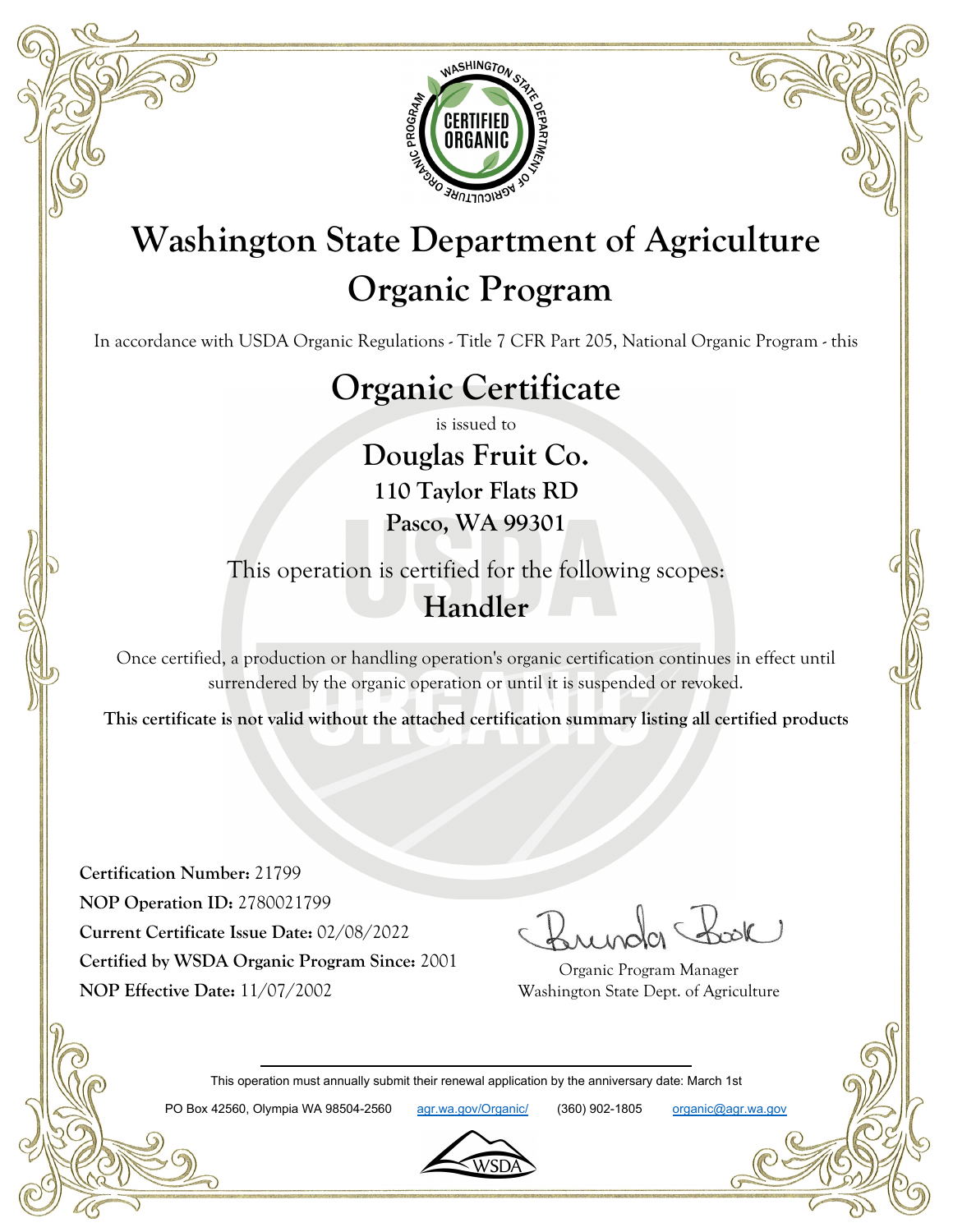

## **Organic Certification Summary**

**Douglas Fruit Co. Certification Number:** <sup>21799</sup> **Current Certificate Issue Date:** 02/08/2022

Handler

#### **Facilities**

| Physical Location | 110 Taylor Flats Road |
|-------------------|-----------------------|
|                   | Pasco, WA 99301       |

#### **Organic Products Compliance Fruit** Apples Cripps Pink NOP, US/CAN Equivalency Fuji NOP, US/CAN Equivalency Gala **Gala** NOP, US/CAN Equivalency Golden Delicious NOP, US/CAN Equivalency Granny Smith NOP, US/CAN Equivalency Honeycrisp NOP, US/CAN Equivalency Pinata NOP, US/CAN Equivalency Pink Lady NOP, US/CAN Equivalency Red Delicious NOP, US/CAN Equivalency Apricots Assorted Varieties NOP, US/CAN Equivalency Nectarines Assorted Varieties NOP, US/CAN Equivalency Yellow Nectarine NOP, US/CAN Equivalency Peaches Assorted Varieties NOP, US/CAN Equivalency White Peach NOP, US/CAN Equivalency Yellow Peach NOP, US/CAN Equivalency

**The products listed above with NOP compliance are certified to USDA Organic Regulations 7 CFR Part 205. The products listed above with US/CAN Equivalency compliance have been certified in accordance with the terms of the US-Canada Organic Equivalency Arrangement.**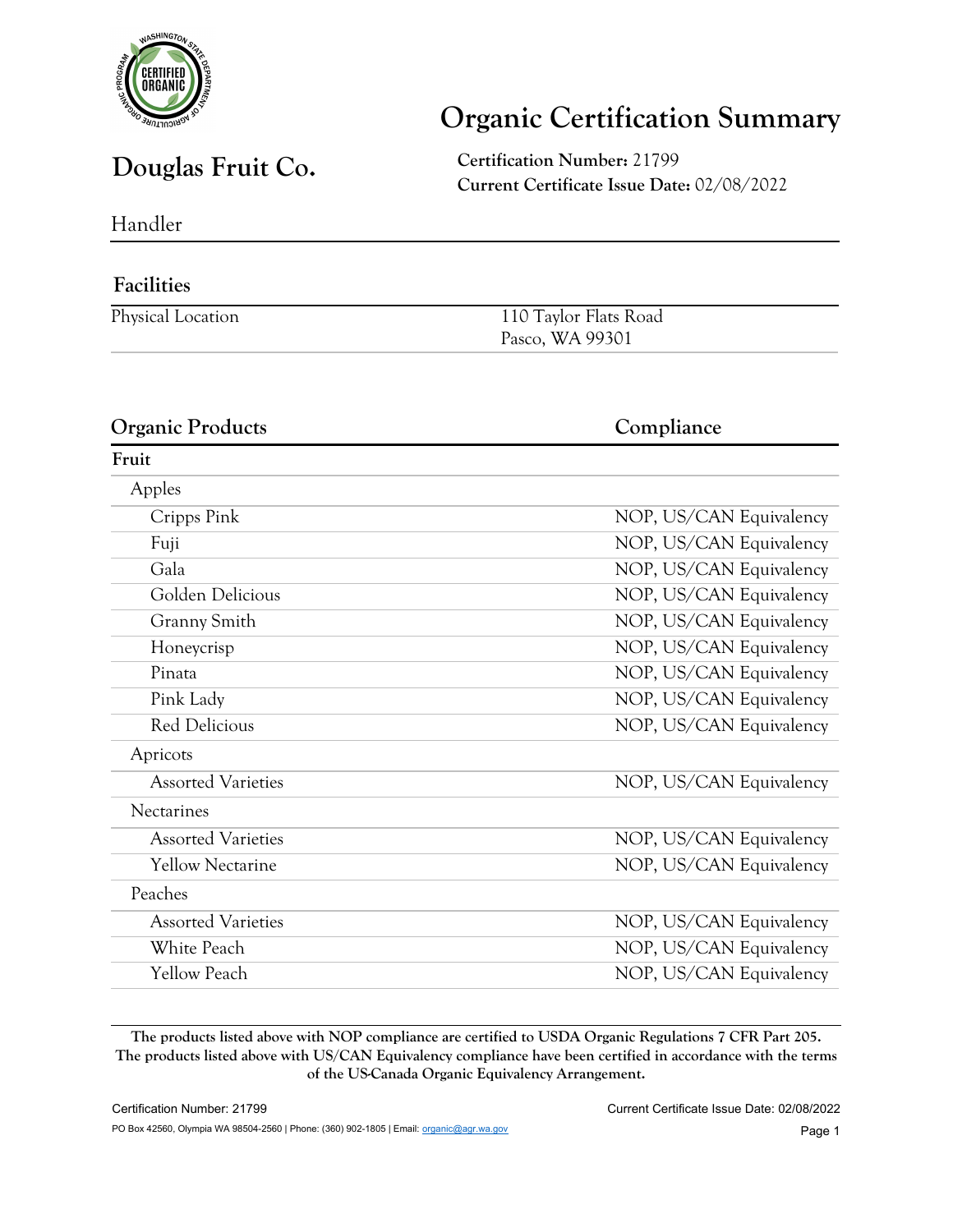

### **Douglas Fruit Co.**

**Certification Number:** 21799 **Current Certificate Issue Date:** 02/08/2022

Handler

#### **Artisan Organics Products**

| Fruit                     |  |
|---------------------------|--|
| Apples                    |  |
| Fuji                      |  |
| Gala                      |  |
| Golden Delicious          |  |
| Granny Smith              |  |
| Honeycrisp                |  |
| Pinata                    |  |
| Pink Lady                 |  |
| Red Delicious             |  |
| Apricots                  |  |
| <b>Assorted Varieties</b> |  |
| Nectarines                |  |
| <b>Assorted Varieties</b> |  |
| <b>Yellow Nectarine</b>   |  |
| Peaches                   |  |
| <b>Assorted Varieties</b> |  |
| White Peach               |  |
| <b>Yellow Peach</b>       |  |

**The products listed above with NOP compliance are certified to USDA Organic Regulations 7 CFR Part 205.**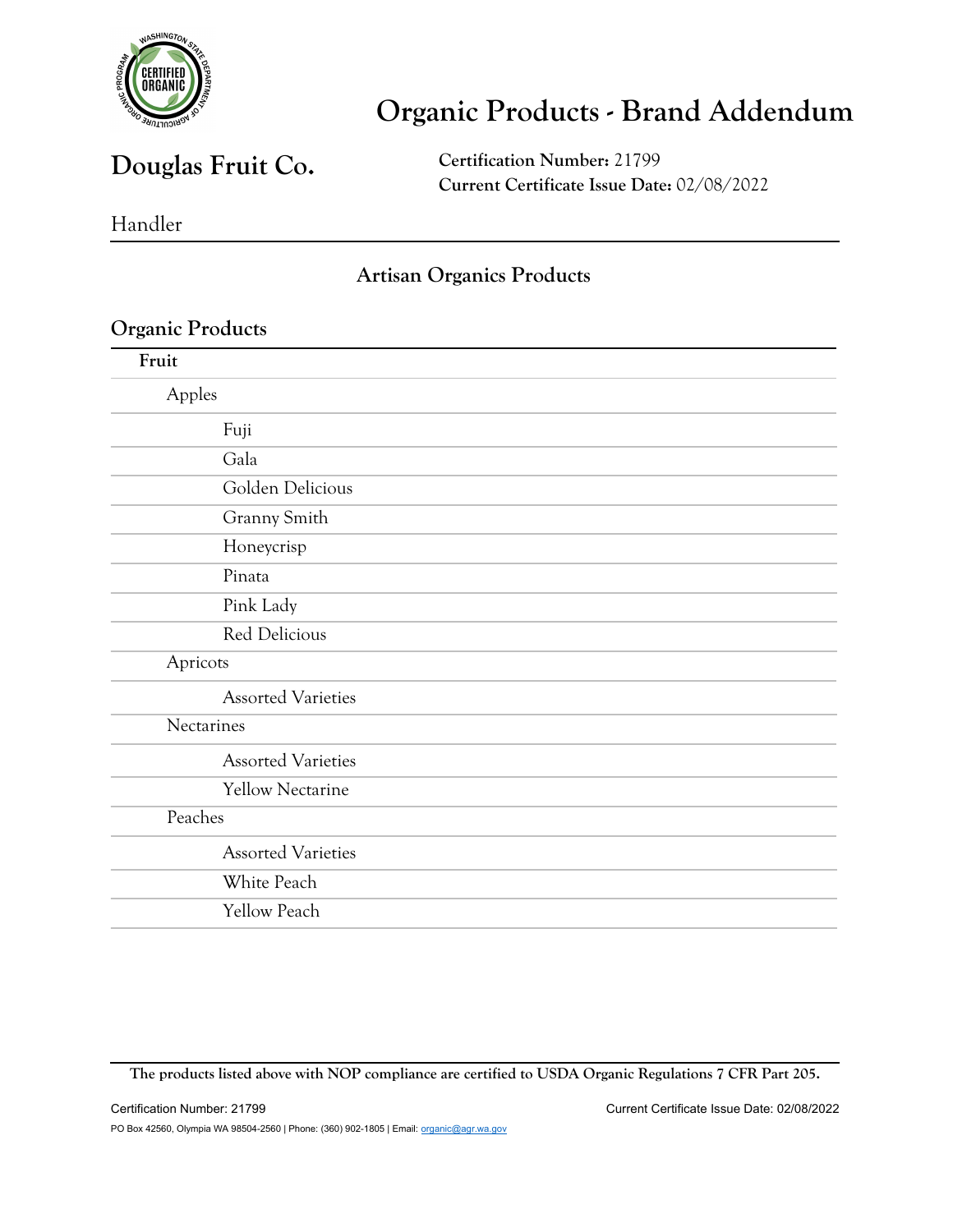

### **Douglas Fruit Co.**

**Certification Number:** 21799 **Current Certificate Issue Date:** 02/08/2022

Handler

#### **Awe Sum Organics Products**

#### **Organic Products**

| Apples           |  |
|------------------|--|
| Cripps Pink      |  |
| Fuji             |  |
| Gala             |  |
| Golden Delicious |  |
| Granny Smith     |  |
| Red Delicious    |  |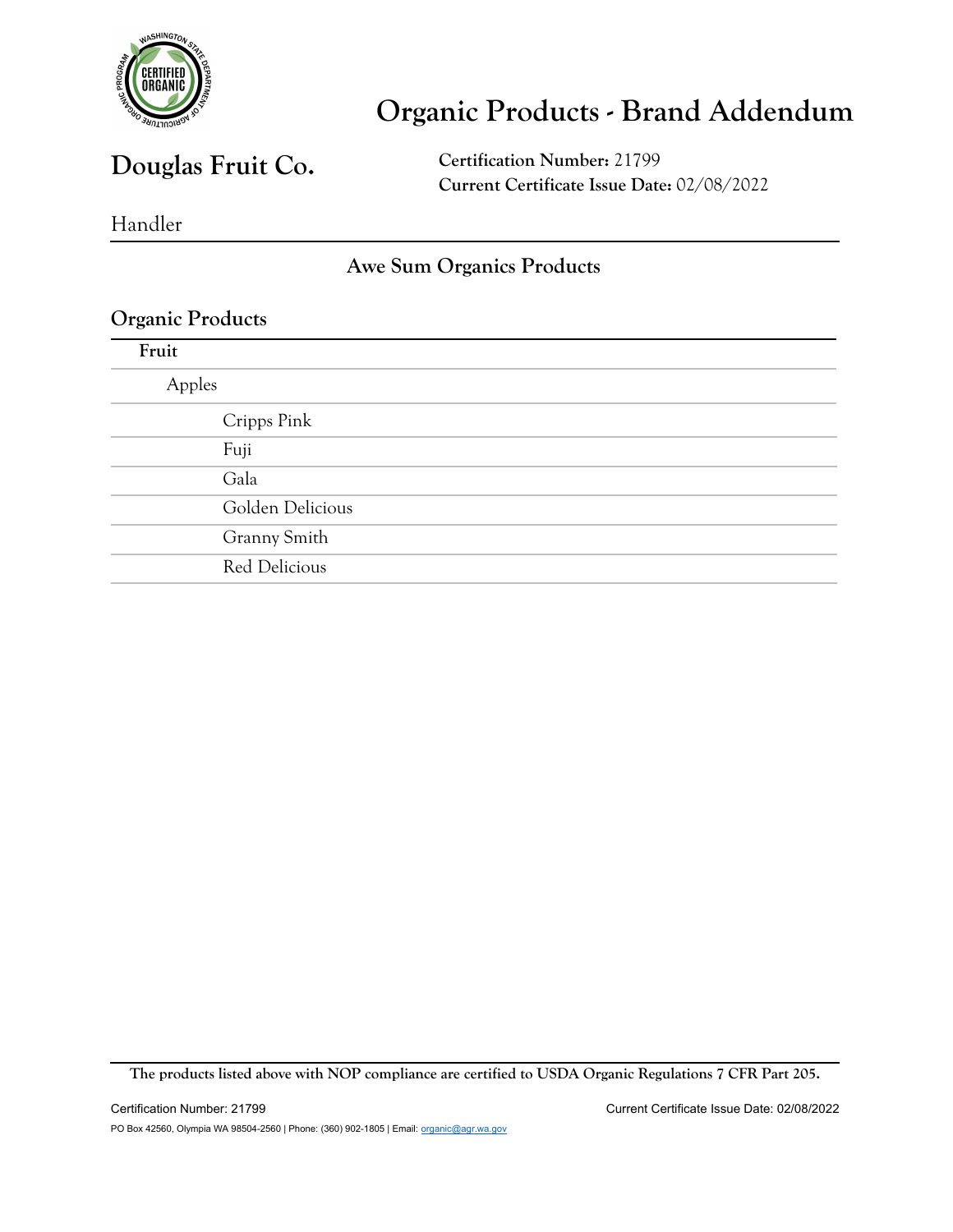

### **Douglas Fruit Co.**

**Certification Number:** 21799 **Current Certificate Issue Date:** 02/08/2022

Handler

#### **Good & Gather Products**

#### **Organic Products**

| Fruit  |              |
|--------|--------------|
| Apples |              |
|        | Fuji         |
|        | Gala         |
|        | Granny Smith |
|        | Honeycrisp   |
|        | Pink Lady    |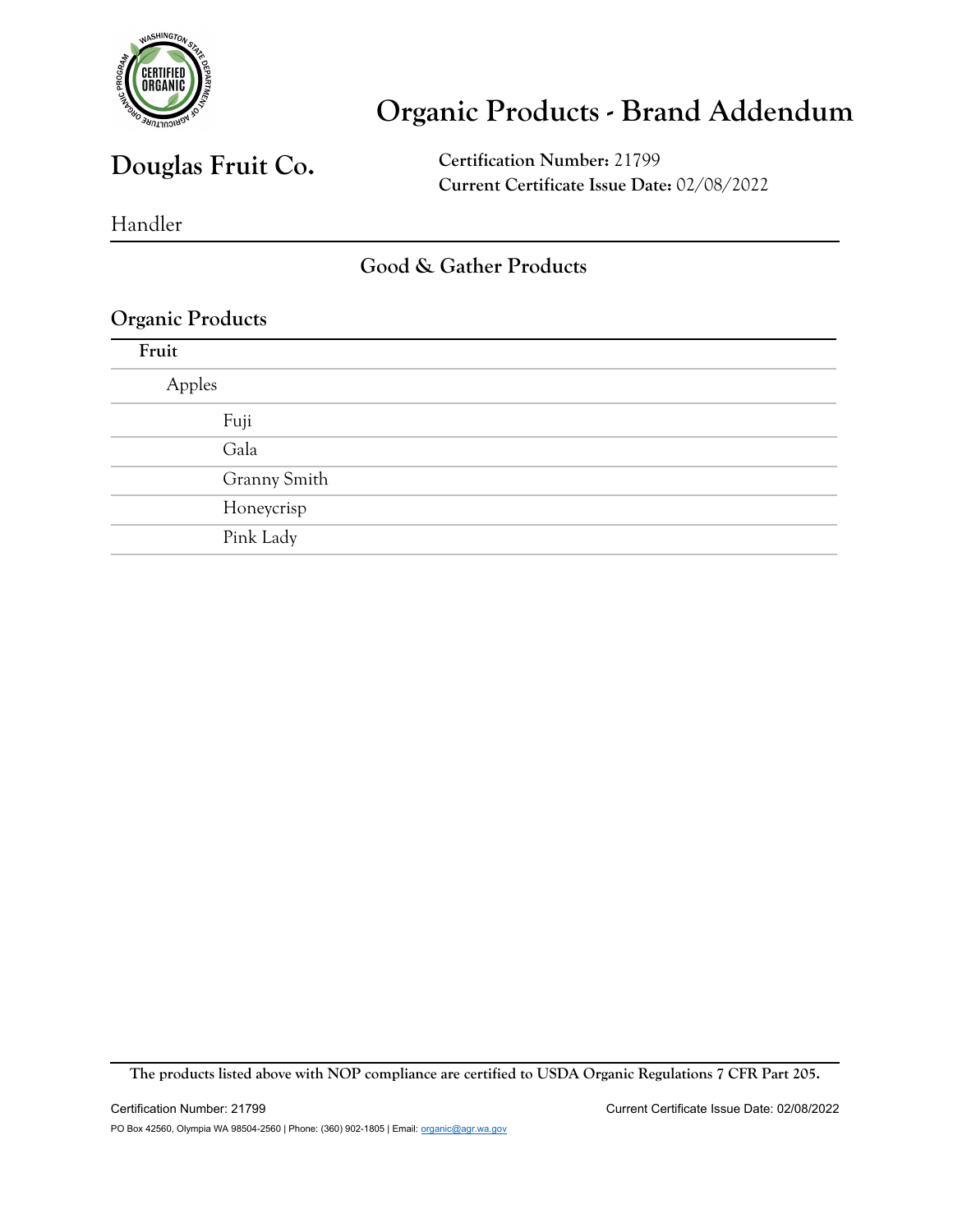

### **Douglas Fruit Co.**

**Certification Number:** 21799 **Current Certificate Issue Date:** 02/08/2022

Handler

#### **Lil Snappers Products**

#### **Organic Products**

| Fruit                     |  |
|---------------------------|--|
| Apples                    |  |
| Fuji                      |  |
| Gala                      |  |
| Granny Smith              |  |
| Honeycrisp                |  |
| Pinata                    |  |
| Pink Lady                 |  |
| Nectarines                |  |
| <b>Assorted Varieties</b> |  |
| Peaches                   |  |
| <b>Assorted Varieties</b> |  |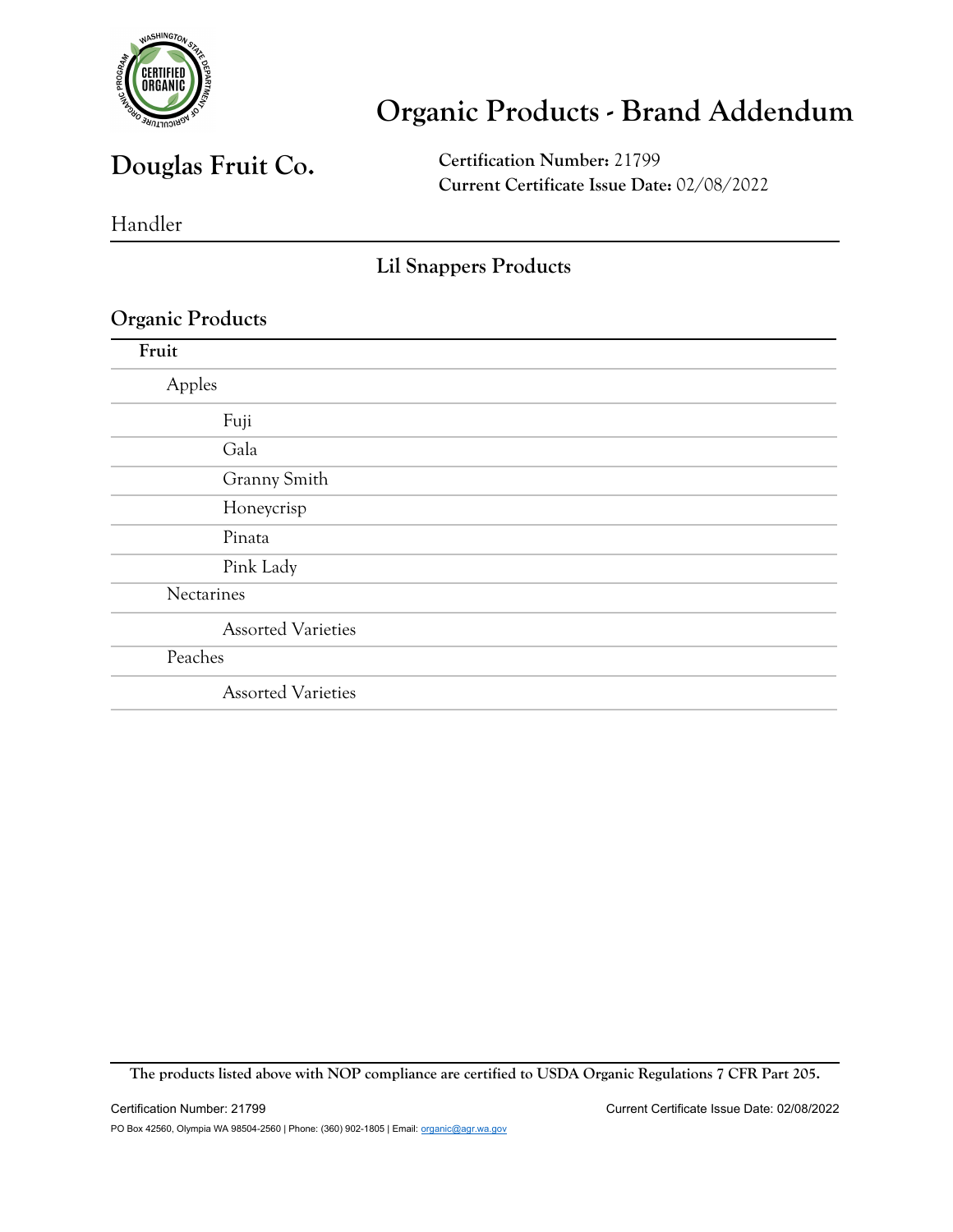

### **Douglas Fruit Co.**

**Certification Number:** 21799 **Current Certificate Issue Date:** 02/08/2022

Handler

#### **Market Basket Products**

#### **Organic Products**

| Fruit  |              |
|--------|--------------|
| Apples |              |
|        | Fuji         |
|        | Gala         |
|        | Granny Smith |
|        | Honeycrisp   |
|        | Pink Lady    |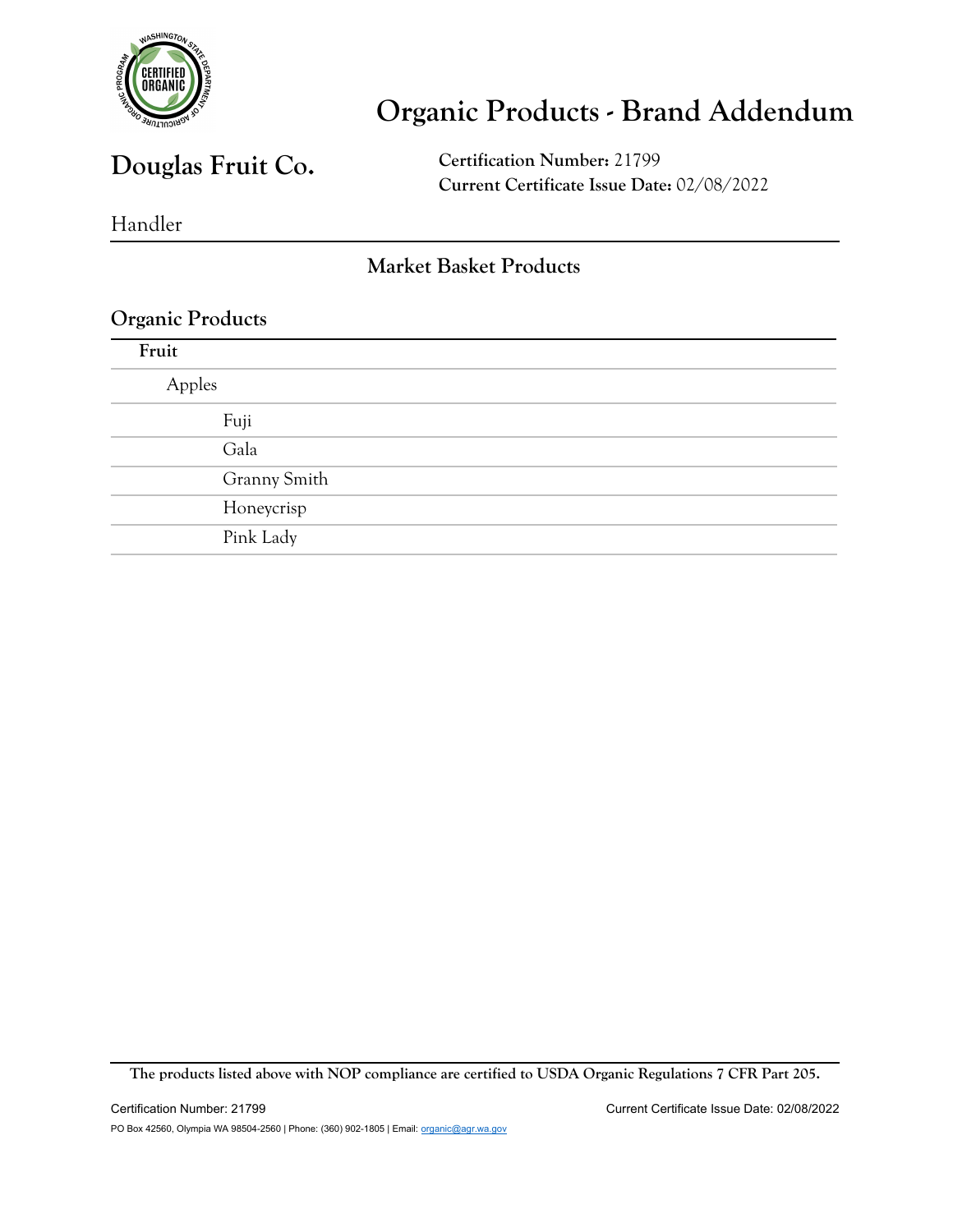

### **Douglas Fruit Co.**

**Certification Number:** 21799 **Current Certificate Issue Date:** 02/08/2022

Handler

#### **Marketside Products**

#### **Organic Products**

| Fruit                     |  |
|---------------------------|--|
| Apples                    |  |
| Fuji                      |  |
| Gala                      |  |
| Granny Smith              |  |
| Honeycrisp                |  |
| Pink Lady                 |  |
| Red Delicious             |  |
| Nectarines                |  |
| <b>Assorted Varieties</b> |  |
| Peaches                   |  |
| <b>Yellow Peach</b>       |  |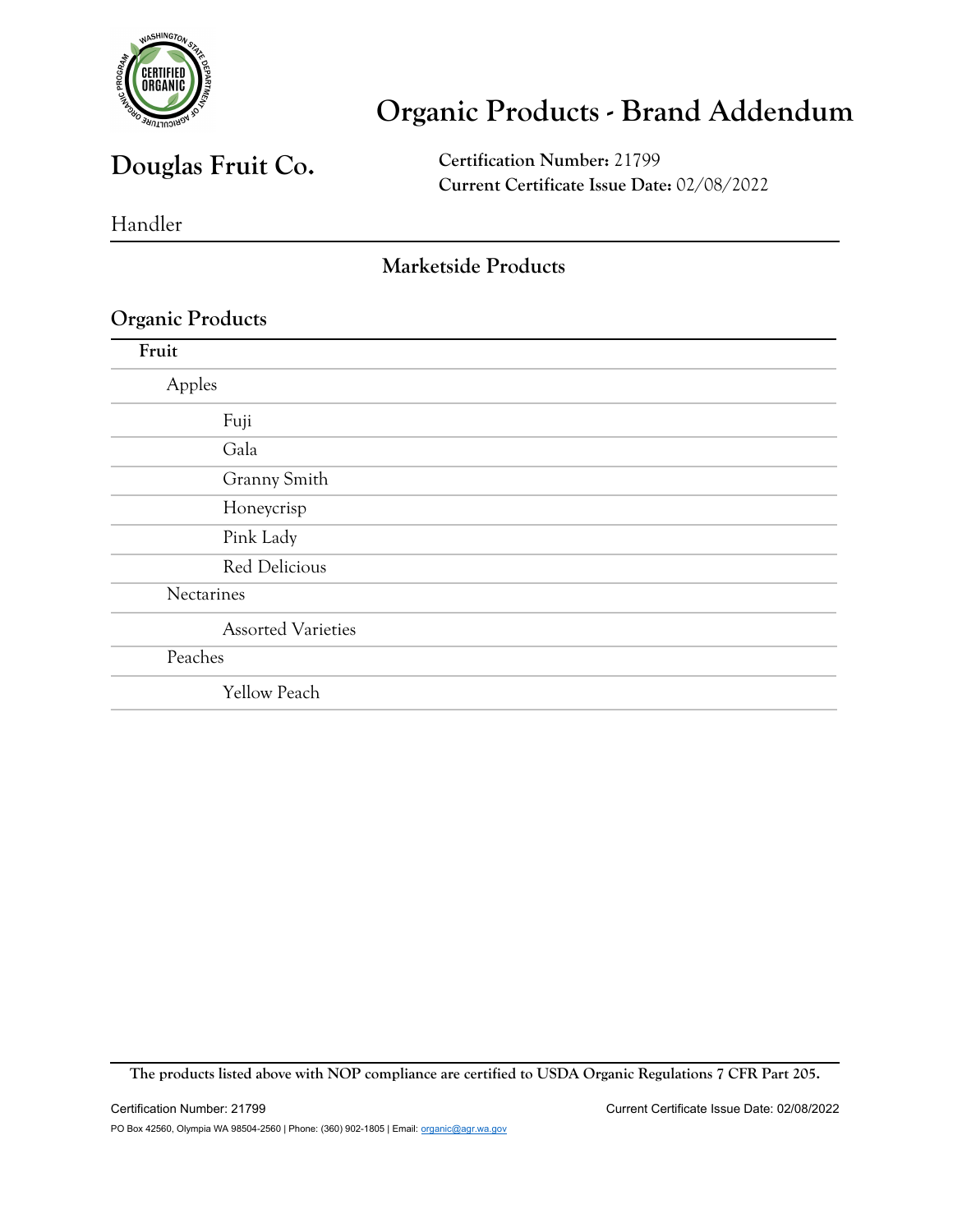

### **Douglas Fruit Co.**

**Certification Number:** 21799 **Current Certificate Issue Date:** 02/08/2022

Handler

#### **Nature's Promise Products**

#### **Organic Products**

| Fruit                     |  |
|---------------------------|--|
| Apples                    |  |
| Fuji                      |  |
| Gala                      |  |
| Golden Delicious          |  |
| Granny Smith              |  |
| Pink Lady                 |  |
| <b>Red Delicious</b>      |  |
| Nectarines                |  |
| <b>Assorted Varieties</b> |  |
| Peaches                   |  |
| <b>Assorted Varieties</b> |  |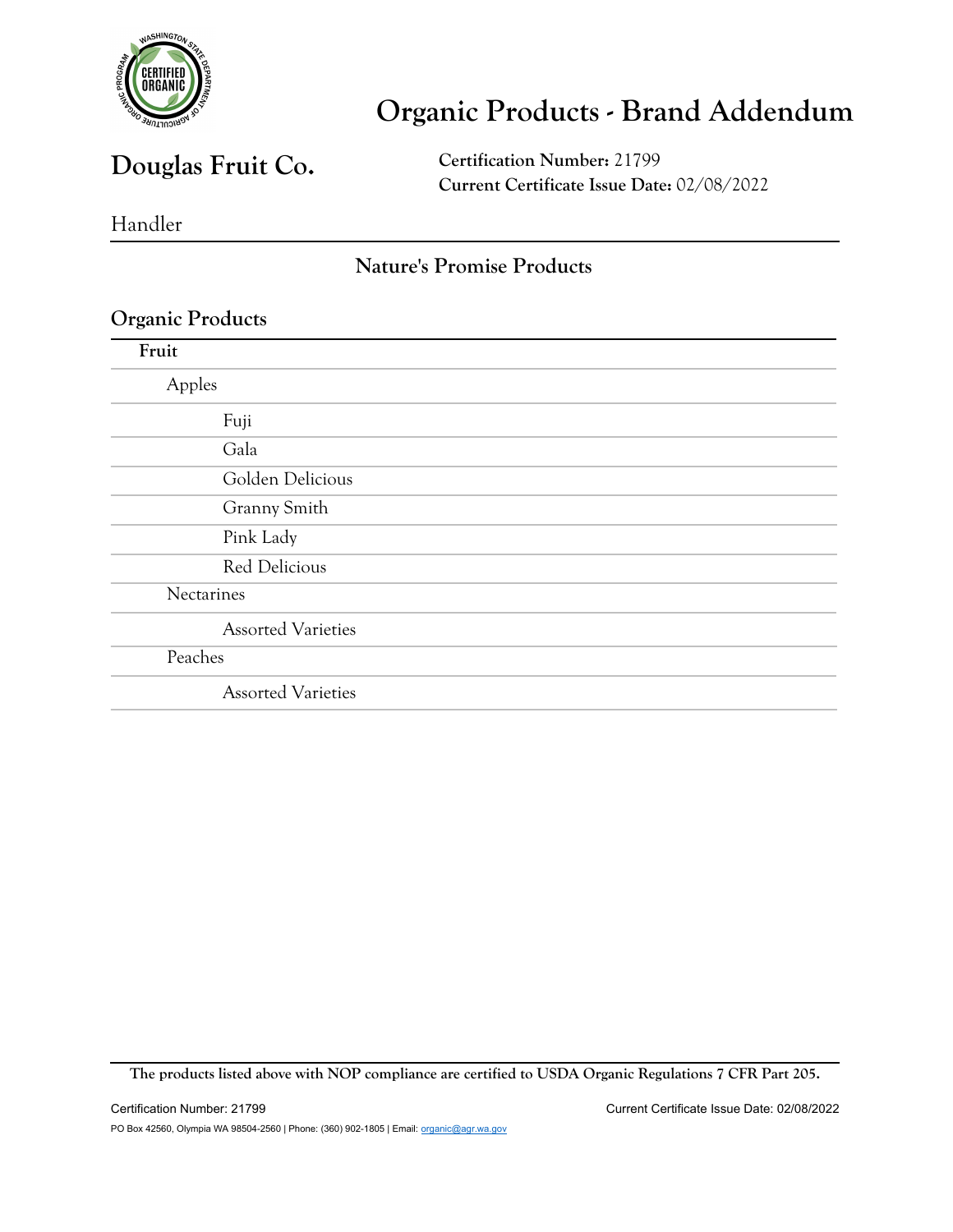

### **Douglas Fruit Co.**

**Certification Number:** 21799 **Current Certificate Issue Date:** 02/08/2022

Handler

#### **O Organics Products**

**The products listed above with NOP compliance are certified to USDA Organic Regulations 7 CFR Part 205.**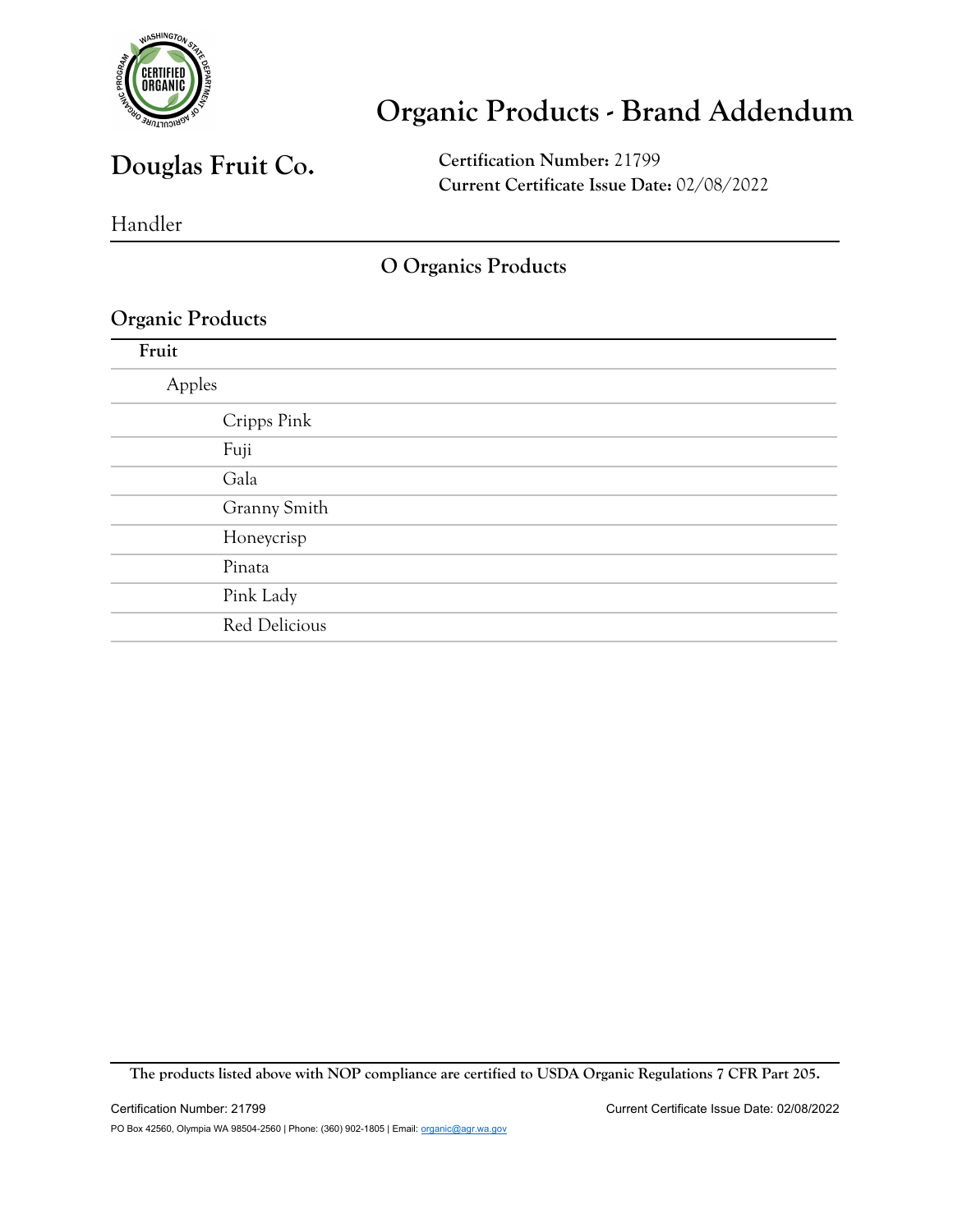

### **Douglas Fruit Co.**

**Certification Number:** 21799 **Current Certificate Issue Date:** 02/08/2022

Handler

#### **President's Choice Organics Products**

| Fruit                     |
|---------------------------|
| Apples                    |
| Fuji                      |
| Gala                      |
| Granny Smith              |
| Pinata                    |
| Pink Lady                 |
| Red Delicious             |
| Apricots                  |
| <b>Assorted Varieties</b> |
| Nectarines                |
| <b>Assorted Varieties</b> |
| Peaches                   |
| <b>Assorted Varieties</b> |

**The products listed above with NOP compliance are certified to USDA Organic Regulations 7 CFR Part 205.**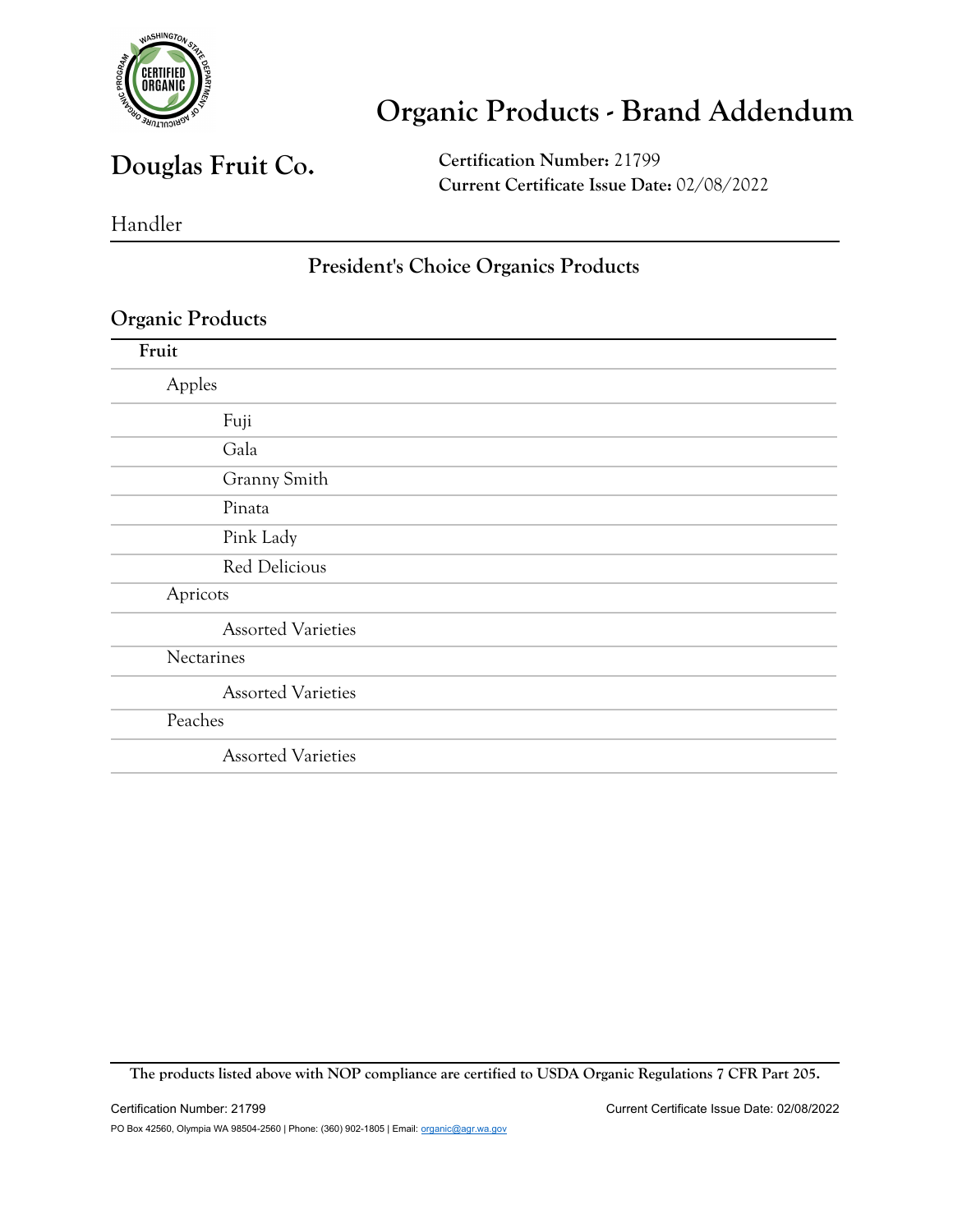

### **Douglas Fruit Co.**

**Certification Number:** 21799 **Current Certificate Issue Date:** 02/08/2022

Handler

#### **Simple Truth Organic Products**

| Golden Delicious |  |
|------------------|--|

**The products listed above with NOP compliance are certified to USDA Organic Regulations 7 CFR Part 205.**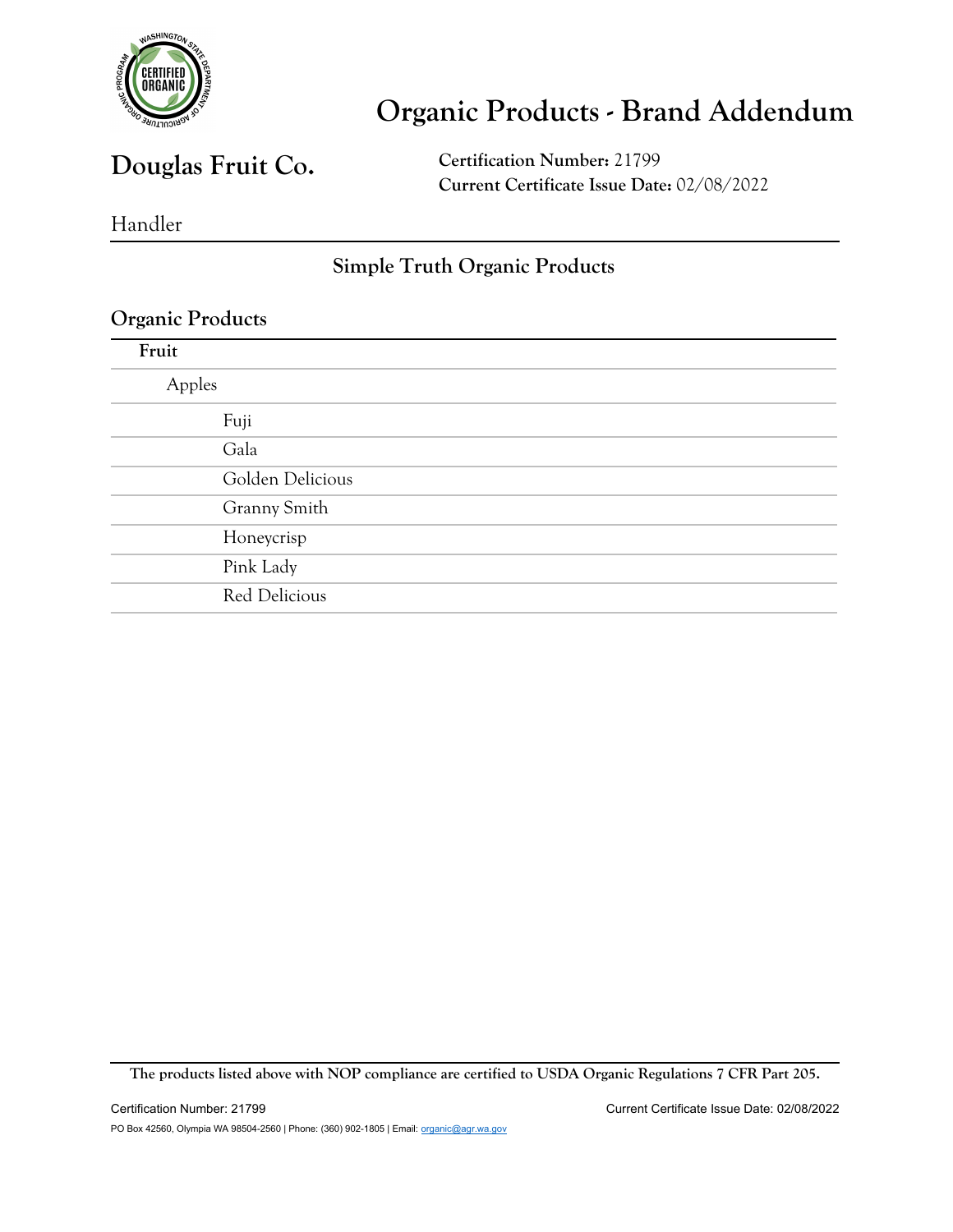

### **Douglas Fruit Co.**

**Certification Number:** 21799 **Current Certificate Issue Date:** 02/08/2022

Handler

#### **Simply Balanced Products**

#### **Organic Products**

| Fruit        |  |
|--------------|--|
| Apples       |  |
| Fuji         |  |
| Gala         |  |
| Granny Smith |  |
| Honeycrisp   |  |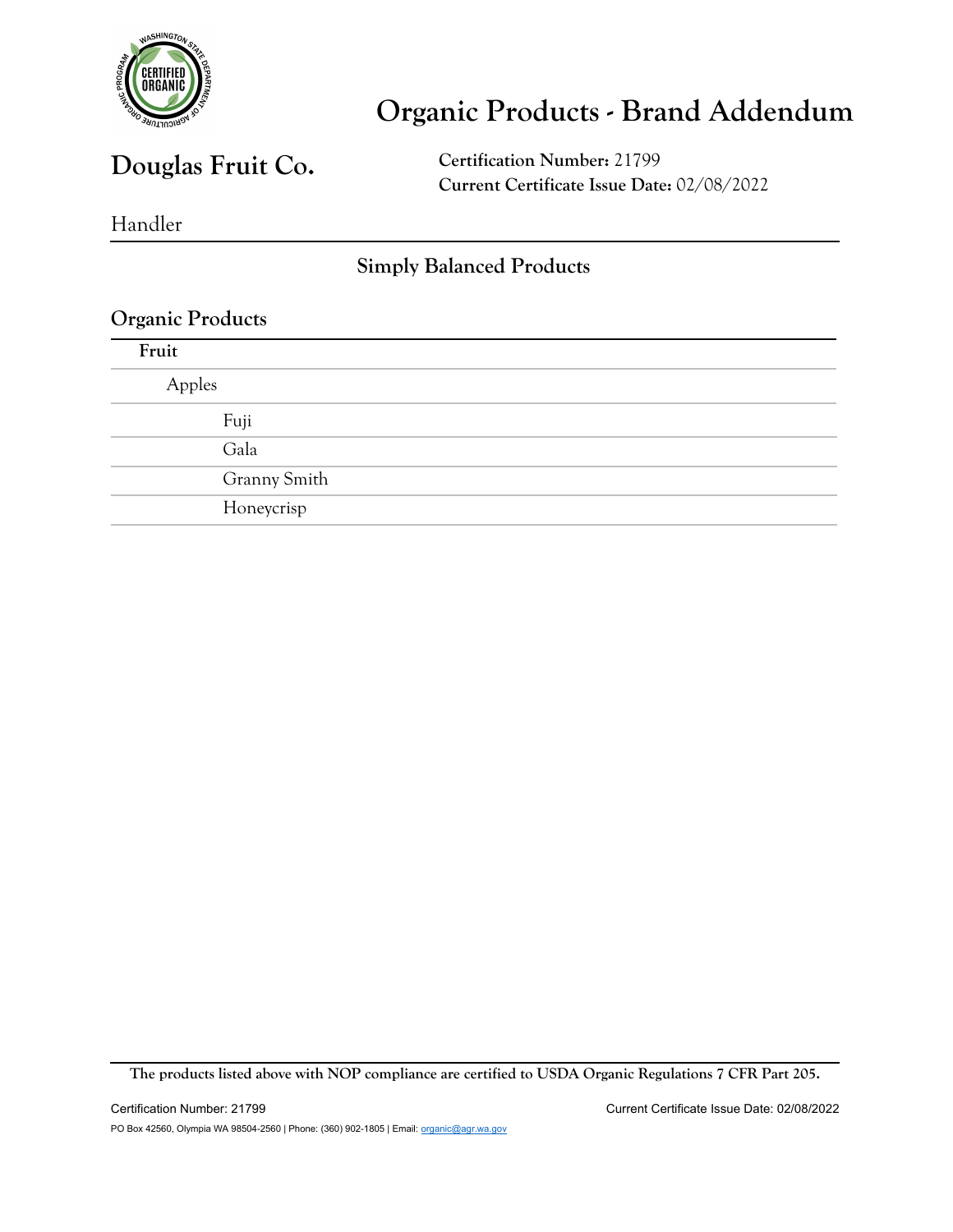

### **Douglas Fruit Co.**

**Certification Number:** 21799 **Current Certificate Issue Date:** 02/08/2022

Handler

#### **Simply Grown Organics Products**

#### **Organic Products**

| Fruit      |                           |
|------------|---------------------------|
| Apricots   |                           |
|            | <b>Assorted Varieties</b> |
| Nectarines |                           |
|            | <b>Assorted Varieties</b> |
|            | <b>Yellow Nectarine</b>   |
| Peaches    |                           |
|            | <b>Assorted Varieties</b> |
|            | White Peach               |
|            | <b>Yellow Peach</b>       |
|            |                           |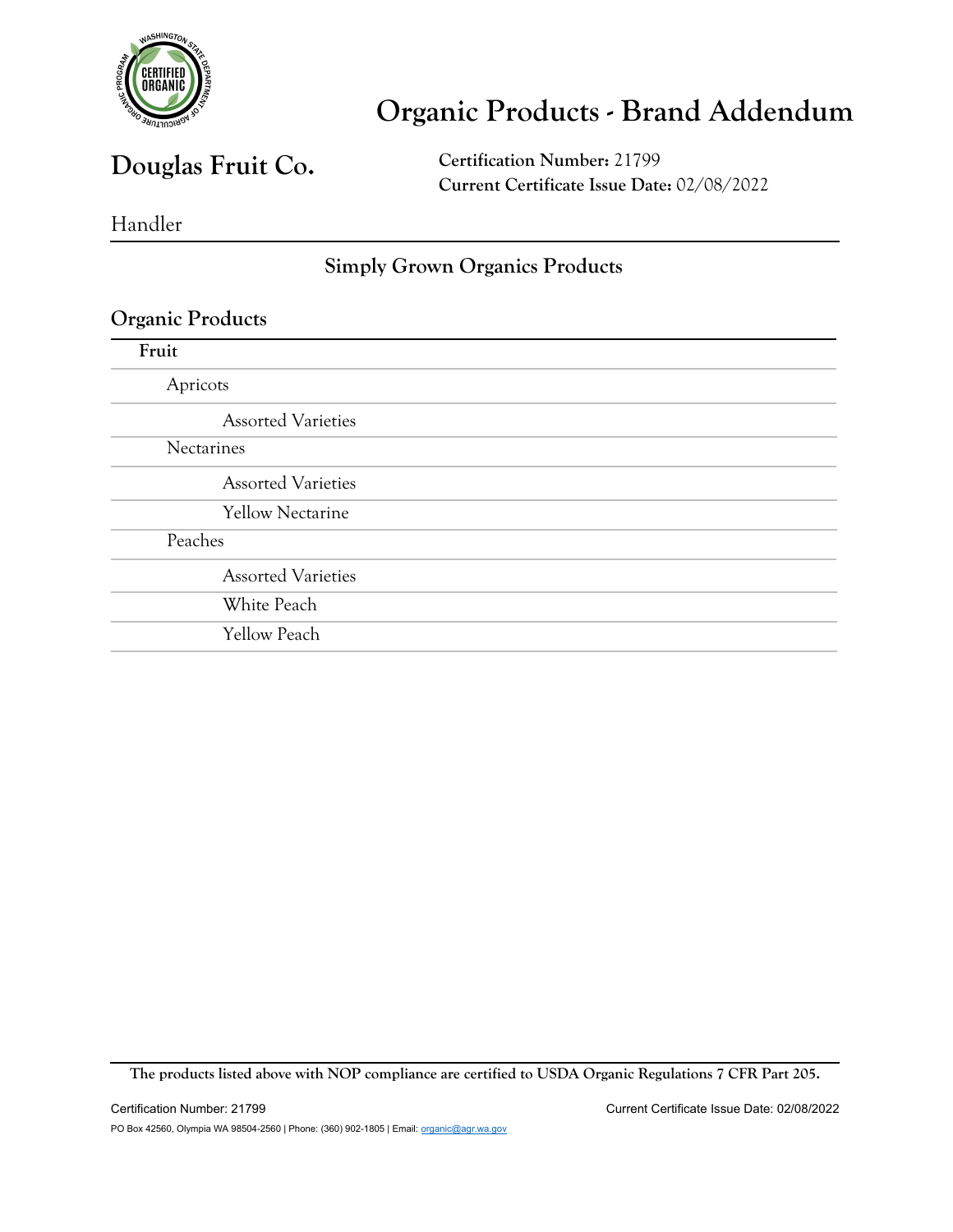

### **Douglas Fruit Co.**

**Certification Number:** 21799 **Current Certificate Issue Date:** 02/08/2022

Handler

#### **Smiling Monkey Products**

### **Organic Products Fruit** Apricots Assorted Varieties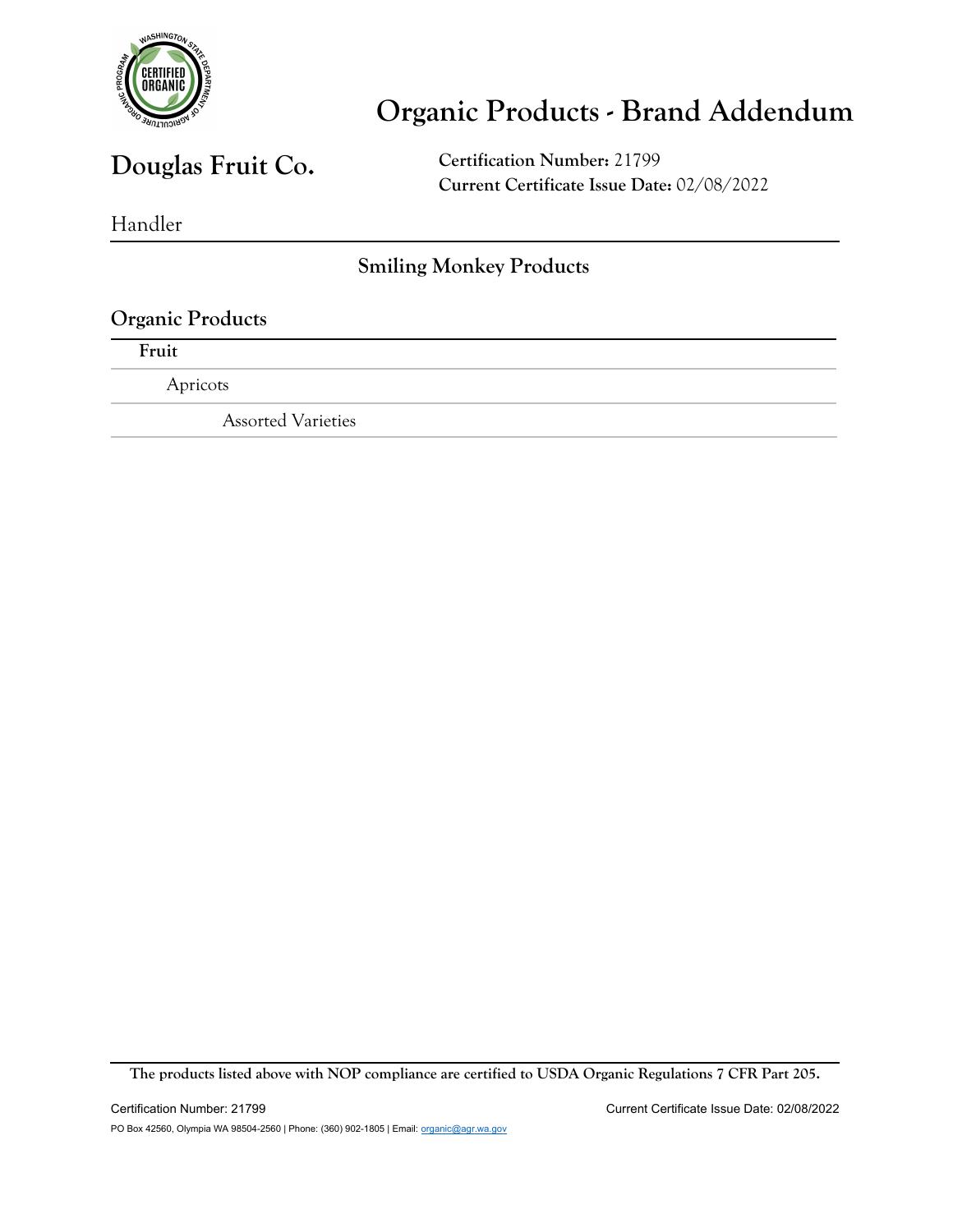

### **Douglas Fruit Co.**

**Certification Number:** 21799 **Current Certificate Issue Date:** 02/08/2022

Handler

#### **Trader Joe's Products**

#### **Organic Products**

| Fruit  |              |
|--------|--------------|
| Apples |              |
|        | Fuji         |
|        | Gala         |
|        | Granny Smith |
|        | Pink Lady    |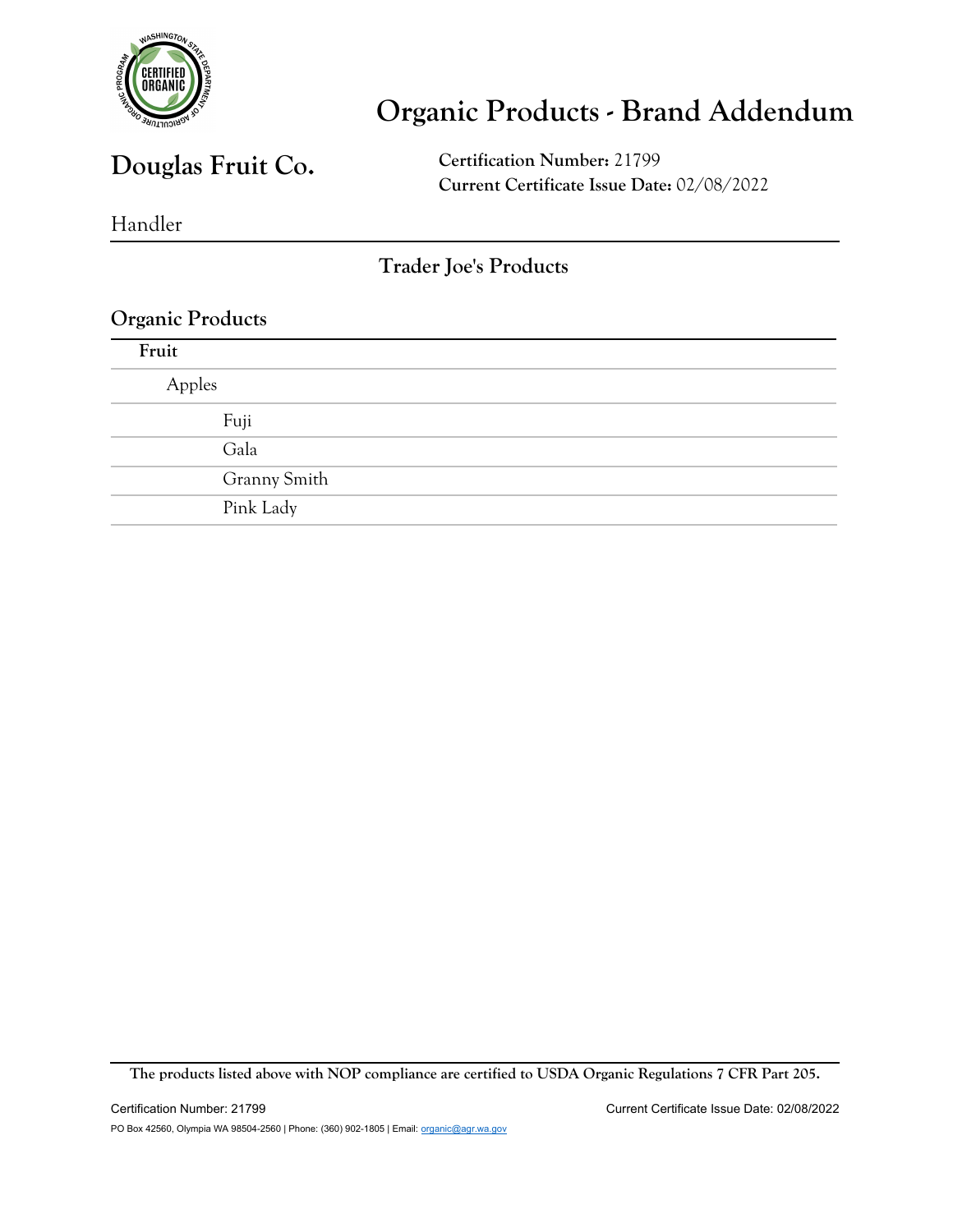

### **Douglas Fruit Co.**

**Certification Number:** 21799 **Current Certificate Issue Date:** 02/08/2022

Handler

#### **True Goodness Products**

#### **Organic Products**

| Fruit        |  |
|--------------|--|
| Apples       |  |
| Fuji         |  |
| Gala         |  |
| Granny Smith |  |
| Honeycrisp   |  |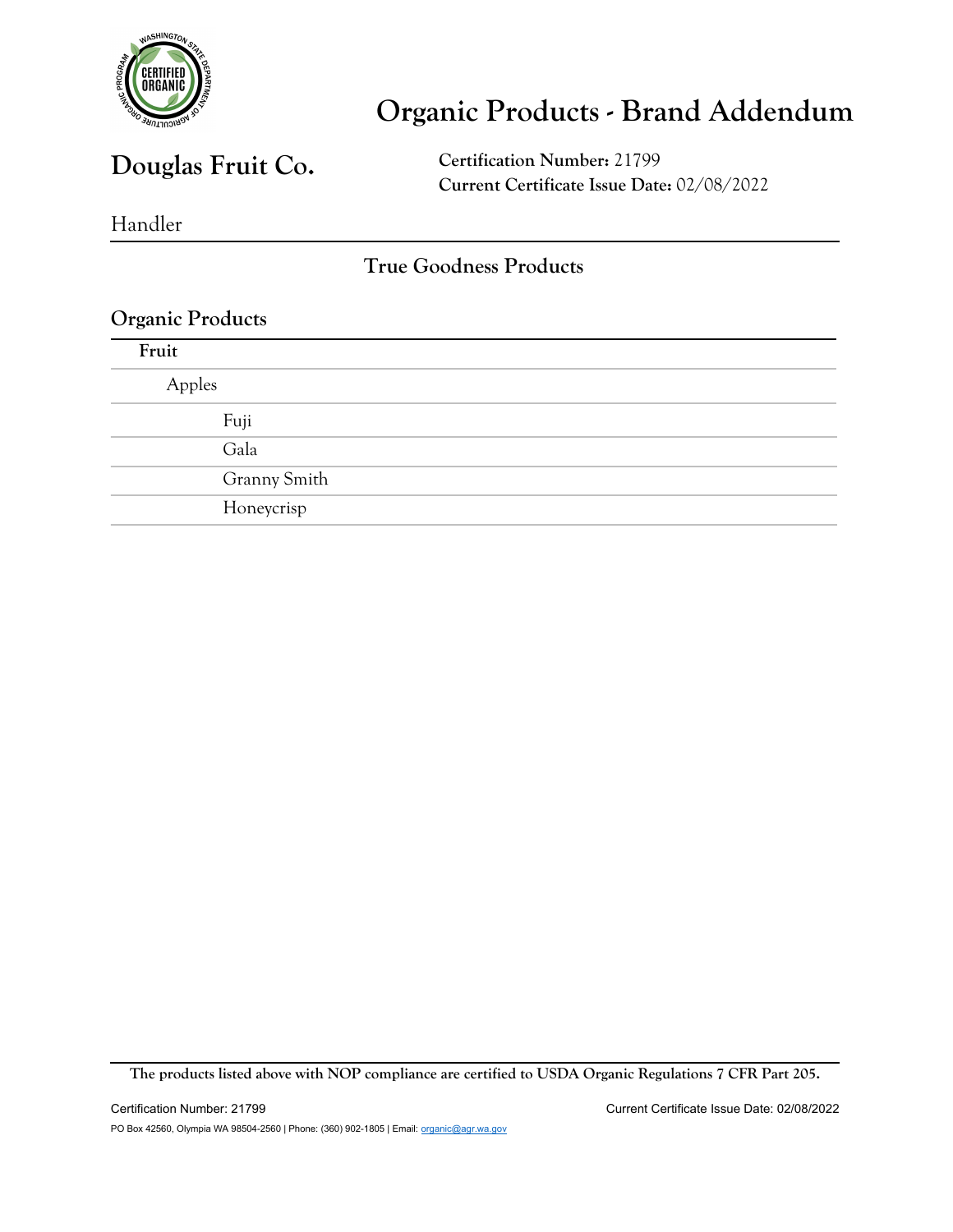

### **Douglas Fruit Co.**

**Certification Number:** 21799 **Current Certificate Issue Date:** 02/08/2022

Handler

#### **Wegmans Organic Products**

#### **Organic Products**

| Fruit  |               |
|--------|---------------|
| Apples |               |
|        | Fuji          |
|        | Gala          |
|        | Granny Smith  |
|        | Honeycrisp    |
|        | Pink Lady     |
|        | Red Delicious |